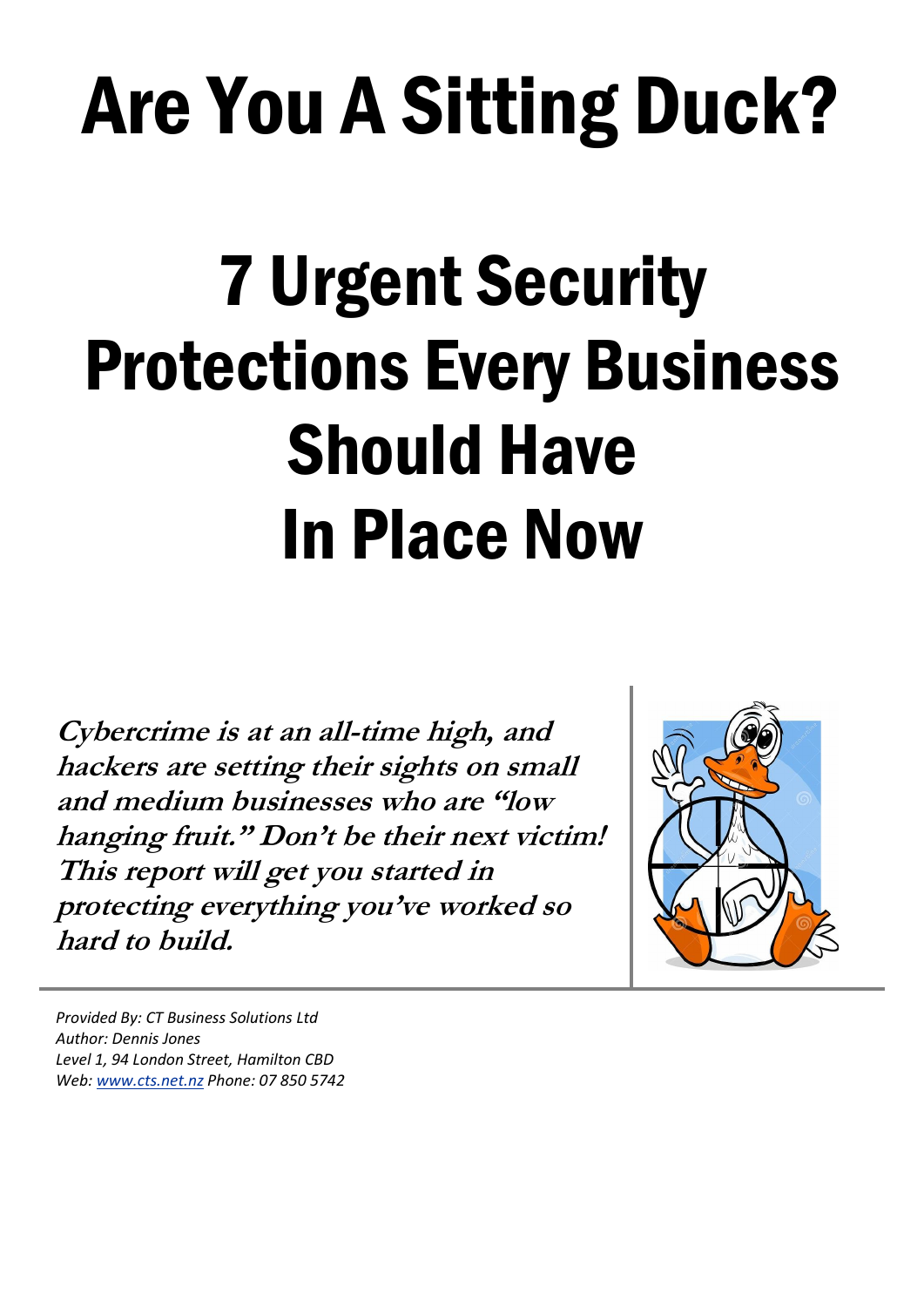

## Are You A Sitting Duck?

 **You, the CEO of a small business, are under attack**. Right now, extremely dangerous and well-funded cybercrime rings in China, Russia and the Ukraine are using sophisticated software systems to hack into thousands of small businesses like yours to steal credit cards, client information, and swindle money directly out of your bank account. Some are even being funded by their own government to attack specific businesses and organisations.

 **Don't think you're in danger because you're "small" and not a big target like a Bank, Insurance Company or Government Department?** Think again. 82,000 NEW malware threats are being released every single day and HALF of the cyber-attacks occurring are aimed at small businesses; you just don't hear about it because it's kept quiet for fear of attracting bad PR, lawsuits, data-breach fines and the sheer embarrassment it creates.

 In fact, in the US the National Cyber Security Alliance reports that one in five small businesses have been victims of cybercrime in the last year – and that number is growing rapidly as more businesses utilise cloud computing, mobile devices and store more information online. You can't turn on the TV or read a newspaper without learning about the latest online data breach, and government fines and regulatory agencies are growing in number and severity. **Because of all of this, it's critical that you have these 7 security measures in place.**

- 1. **Train Employees On Security Best Practices.** The #1 vulnerability for business networks are the employees using them. It's extremely common for an employee to infect an entire network by opening and clicking a phishing e-mail (that's an e-mail cleverly designed to look like a legitimate e-mail from a web site or supplier you trust). If they don't know how to spot infected e-mails or online scams, they could compromise your entire network.
- 2. **Create An Acceptable Use Policy (AUP) – And Enforce It!** An AUP outlines how employees are permitted to use company-owned PCs, devices, software, Internet access and e-mail. We strongly recommend putting a policy in place that limits the web sites employees can access with work devices and Internet connectivity. Further, you have to enforce your policy with content-filtering software and firewalls. We can easily set up permissions and rules that will regulate what web sites your employees access and what they do online during company hours and with company-owned devices, giving certain users more "freedom" than others.

**© Commercial in Confidence - CT Business Solutions Ltd - Business IT Support Specialists Address: Level 1, 94 London Street, Hamilton 3204 Ph: 07 850 5742 Web: [www.cts.net.nz](http://www.cts.net.nz/) ; Social Media: www.facebook.com/CTHamiltonNorth**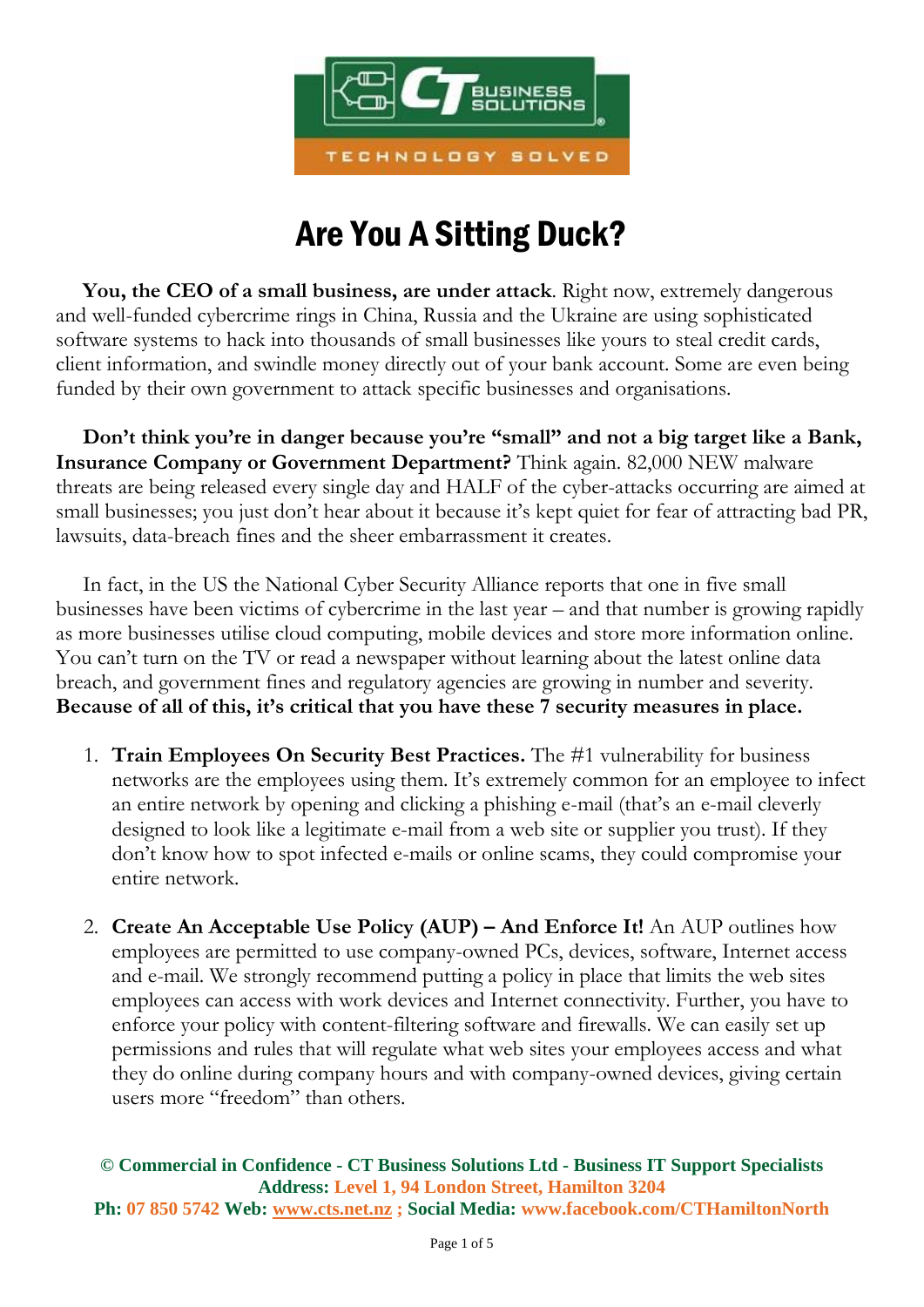

Having this type of policy is particularly important if your employees are using their own personal devices to access company e-mail and data.

If that employee is checking unregulated, personal e-mail on their own laptop that infects that laptop, it can be a gateway for a hacker to enter YOUR network. If that employee leaves, are you allowed to erase company data from their phone? If their phone is lost or stolen, are you permitted to remotely wipe the device – which would delete all of that employee's photos, videos, texts, etc. – to ensure YOUR clients' information isn't compromised?

Further, if the data in your organization is highly sensitive, such as patient records, credit card information, financial information and the like, you may not be legally permitted to allow employees to access it on devices that are not secured; but that doesn't mean an employee might not innocently "take work home." If it's a company-owned device, you need to detail what an employee can or cannot do with that device, including "rooting" or "jailbreaking" the device to circumvent security mechanisms you put in place.

- 3. **Require STRONG passwords and passcodes to lock mobile devices.** Passwords should be at least 8 characters and contain lowercase and uppercase letters, symbols and at least one number. On a cell phone, requiring a passcode to be entered will go a long way toward preventing a stolen device from being compromised. Again, this can be ENFORCED by your network administrator so employees don't get lazy and choose easy-to-guess passwords, putting your organization at risk.
- 4. **Keep Your Network Up-To-Date.** New vulnerabilities are frequently found in common software programs you are using, such as Microsoft Office; therefore, it's critical you patch and update your systems frequently. If you're under a managed IT plan, this can all be automated for you so you don't have to worry about missing an important update.
- 5. **Have An Excellent Backup.** This can foil the most aggressive (and new) ransomware attacks, where a hacker locks up your files and holds them ransom until you pay a fee. If your files are backed up, you don't have to pay a crook to get them back. A good backup will also protect you against an employee accidentally (or intentionally!) deleting or overwriting files, natural disasters, fire, water damage, hardware failures and a host of other data-erasing disasters. Again, your backups should be AUTOMATED and monitored; the worst time to test your backup is when you desperately need it to work!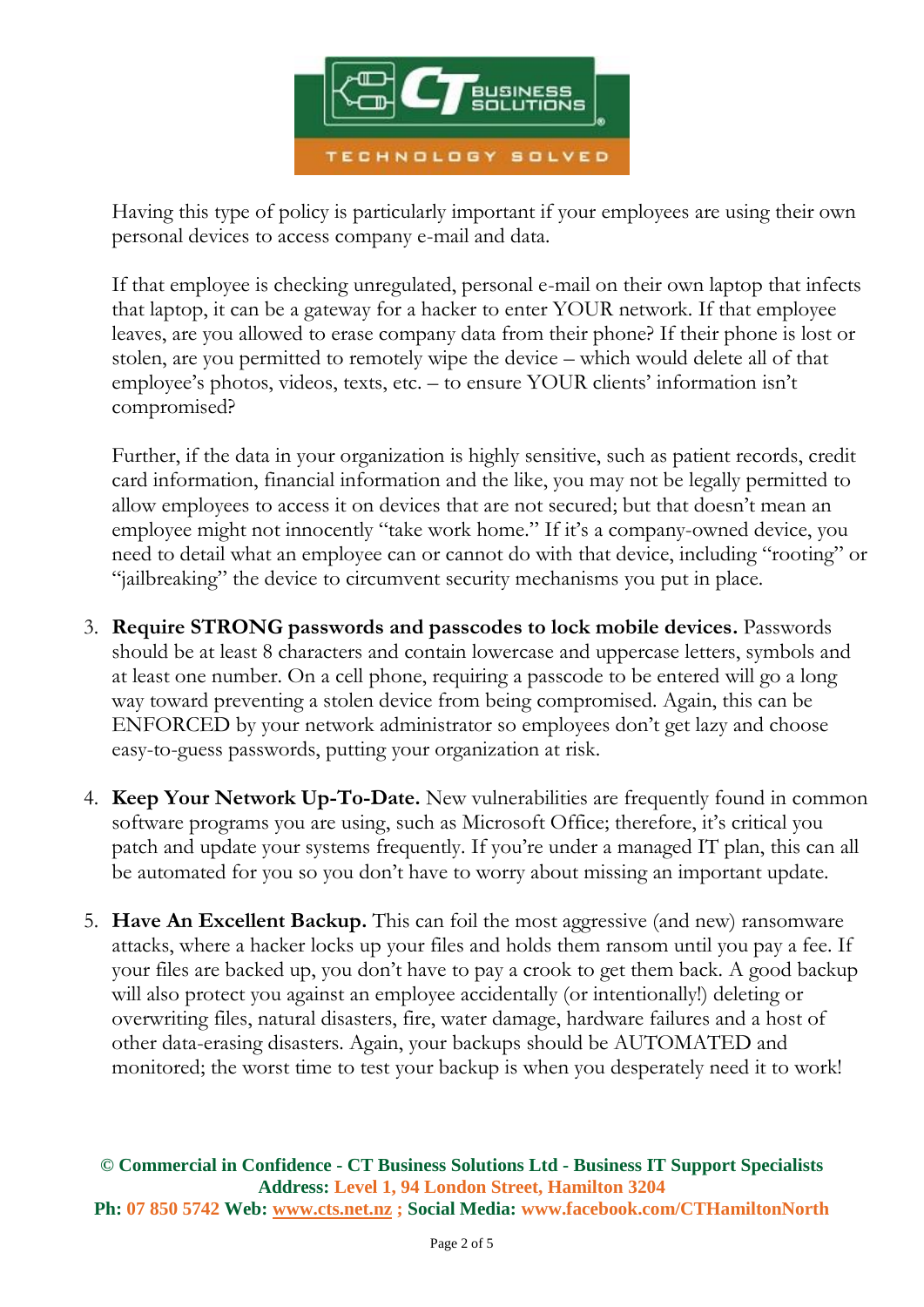

- 6. **Don't allow employees to download unauthorized software or files.** One of the fastest ways cybercriminals access networks is by duping unsuspecting users to willfully download malicious software by embedding it within downloadable files, games or other "innocent"-looking apps. This can largely be prevented with a good firewall and employee training and monitoring.
- 7. **Don't Scrimp On A Good Firewall.** A firewall acts as the frontline defense against hackers blocking everything you haven't specifically allowed to enter (or leave) your computer network. But all firewalls need monitoring and maintenance, just like all devices on your network. This too should be done by your IT person or company as part of their regular, routine maintenance.

### Want Help In Implementing These 7 Essentials?

 If you are concerned about employees and the dangers of cybercriminals gaining access to your network, then call us about how we can implement a managed security plan for your business.

 At no cost or obligation, we'll send one of our security consultants and a senior, certified technician to your office to conduct a free **Security And Backup Audit** of your company's overall network health to review and validate as many as 29 different data-loss and security loopholes, including small-print weasel clauses used by all 3rd-party cloud vendors, giving them zero responsibility or liability for backing up and securing your data. We'll also look for common places where security and backup get overlooked, such as mobile devices, laptops, tablets and home PCs. At the end of this free audit, you'll know:

- Is your network really and truly secured against the most devious cybercriminals? And if not, what do you need to do (at a minimum) to protect yourself now?
- Is your data backup TRULY backing up ALL the important files and data you would never want to lose? We'll also reveal exactly how long it would take to restore your files (most people are shocked to learn it will take much longer than they anticipated).
- Are your employees freely using the Internet to access gambling sites and porn, to look for other jobs and waste time shopping, or to check personal e-mail and social media sites? You know some of this is going on right now, but do you know to what extent?